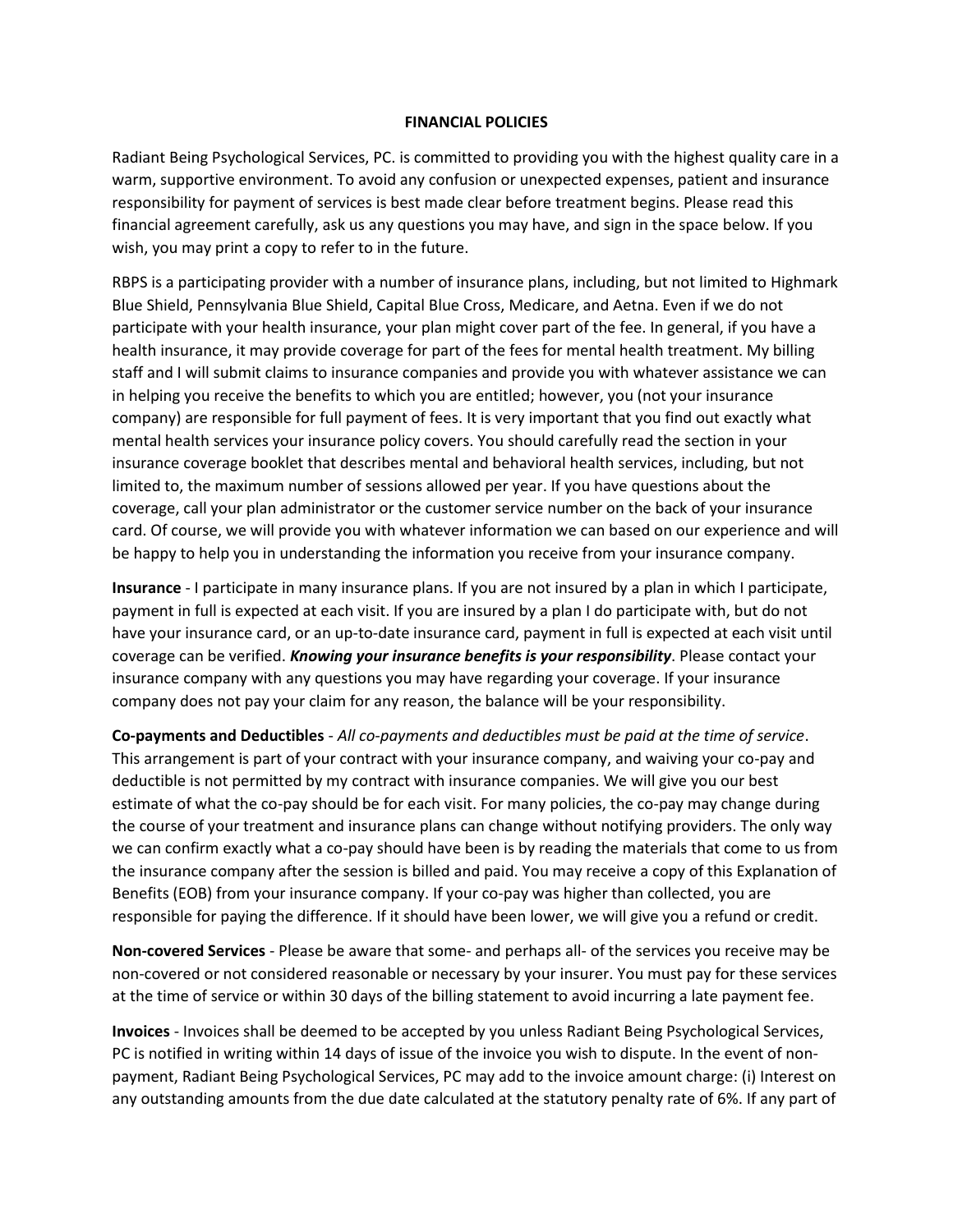your account with Radiant Being Psychological Services, PC is not paid within 31 days, then the totality of that account, whether or not past due, shall become immediately due and payable. If non-payment continues to be an issue, I may decide to end your treatment relationship with me. If that occurs, I will discuss it with you, and will offer you referrals to other mental health providers with whom you can continue treatment.

**Proof of Insurance** - All patients must complete our patient information form before seeing a therapist. We must obtain a copy of your driver's license and current valid insurance to provide proof of insurance. If you fail to provide us with the correct insurance information in a timely manner, or if you falsify insurance information, you may be responsible for the balance of the claim. In addition, the event of falsification of insurance, we may report you to the appropriate legal entity for prosecution.

**Claims Submission** - We will submit information about your treatment as part of your claims, and we will assist you in any way we reasonably can to help get your claims paid. Your insurance company may need you to supply certain information directly. It is your responsibility to comply with their request. Please be aware that the balance of your claim is your responsibility whether or not your insurance company pays your claim. Your insurance benefit is a contract between you and your insurance company; we are not party to that contract.

**Coverage Changes** - If your insurance changes, please notify us before your next visit so that we can make the appropriate changes to help you receive your maximum benefits. If you fail to notify us of insurance changes in a timely fashion, you may be responsible for your entire bill.

**Non-payment and Collections** - If your account is over 31 days past due, you will receive a letter stating that you have 14 days to pay your account in full. Partial payments will not be accepted unless otherwise negotiated. Please be aware that if a balance remains unpaid for 60 days, our policy is to refer your account to a collection agency authorized to credit report all outstanding debts to the four major National Credit Agencies and/or litigate in a court of law. You will be required to reimburse Radiant Being Psychological Services, PC any collection agency fees, which may be based on a percentage at a maximum of 30% of the debt, and all costs and expenses, including reasonable attorneys' fees, we incur in such collection efforts.

**Missed Appointments** – In order to have adequate notice so we can offer other clients in need of an appointment the cancelled hour, we require 48 hours' notice if you need to cancel an appointment (cancelations for Monday appointments require 72 hours notice). You will be charged a \$50 fee for any missed appointment or appointment canceled with less than 48 hours' notice. These charges will be your responsibility (insurance companies do not provide reimbursement for canceled sessions) and billed directly to you. Please help us to serve you, and all of our clients, better by keeping your regularly scheduled appointments or calling 48 hours prior to your appointment. In addition, more than 3 missed or canceled appointments (regardless of payment of cancelation fee) within a 6 month period will result in discharge from treatment. If this does occur, we will discuss the reasons for termination of treatment and you will be provided with referrals to other mental health providers for treatment.

**Other Charges** – The fee for a returned check is \$25. In addition, please note: We will not accept additional checks after two checks are returned. The fee for completing forms or requests for preparation of letters (disability, life insurance, etc.) is \$25. Fees for copying records (except when sent